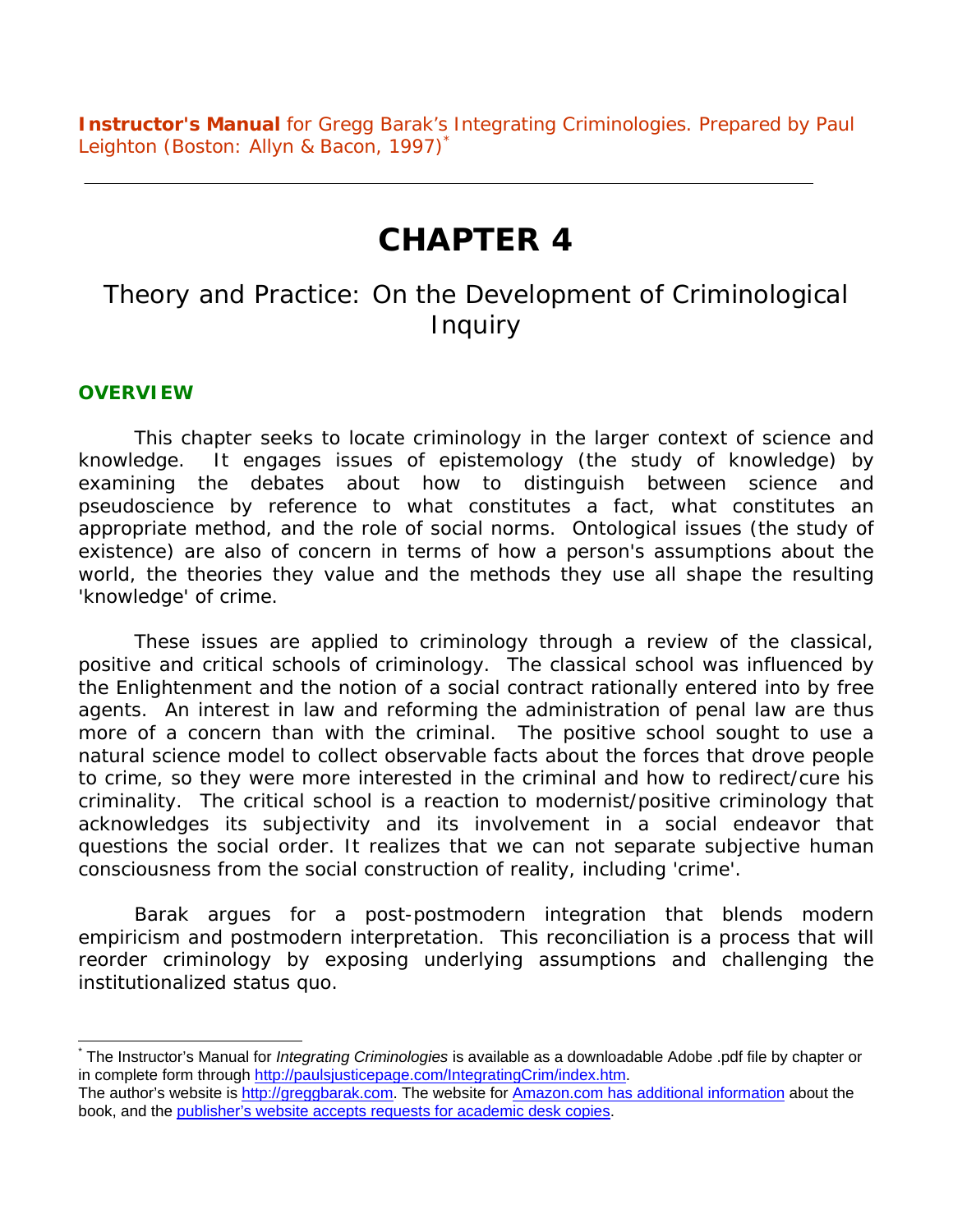## **OUTLINE**

#### **I Introduction**

- A. Exploration of criminology in contexts of epistemology (knowledge) and ontology (existence)
- B. Overview and critique of goals: etiology/causation, association/prediction, falsification, control/intervention
- C. Kuhnian 'essential tension': keeping system of new ideas open to change while conserving gains made -- blend traditionalist and iconoclast

#### **II Science and Pseudoscience**

A. Science deals with the systematic arrangement of facts or truths to reveal the operation of general laws, while pseudoscience refers to the erroneous claim to being scientific

- B. Fact
	- 1. Veracity (truth versus fabrication): validity (accuracy versus error)
	- 2. What counts as a fact?
		- a. Issues of poor reliability (anecdotal evidence)
		- b. Issues of subjective experiences, meanings and cognitions
		- c. Can/should 'facts' and 'values' be separated
- C. Methods and the demarcation problem
	- 1. Essentialists: can solve problem
	- 2. Nominalists: cannot solve demarcation problem because solution comes from the analysts themselves
	- 3. Objectivists/positivists: principle of verifiability (operationalized, measured and tested)
	- 4. Idealists/phenomenologists: falsifiability (refutation)
- D. Social norms
	- 1. 'Facts' and 'values' shaped by historical conditions and norms of scientific communities
	- 2. Three sets of epistemological norms in criminology
		- a. Classical (1750-1850)
		- b. Positivist (1860-1960)
		- c. Critical (1970-1990)
	- 3. Spectrum of nominalism
		- a. Conservative: common logic of validation, but different levels of precision by discipline
		- b. Liberals: fundamental differences between hard and soft sciences
		- c. Radical: regardless of discipline, all areas of knowledge involve negotiation (social constructionists & labeling theory)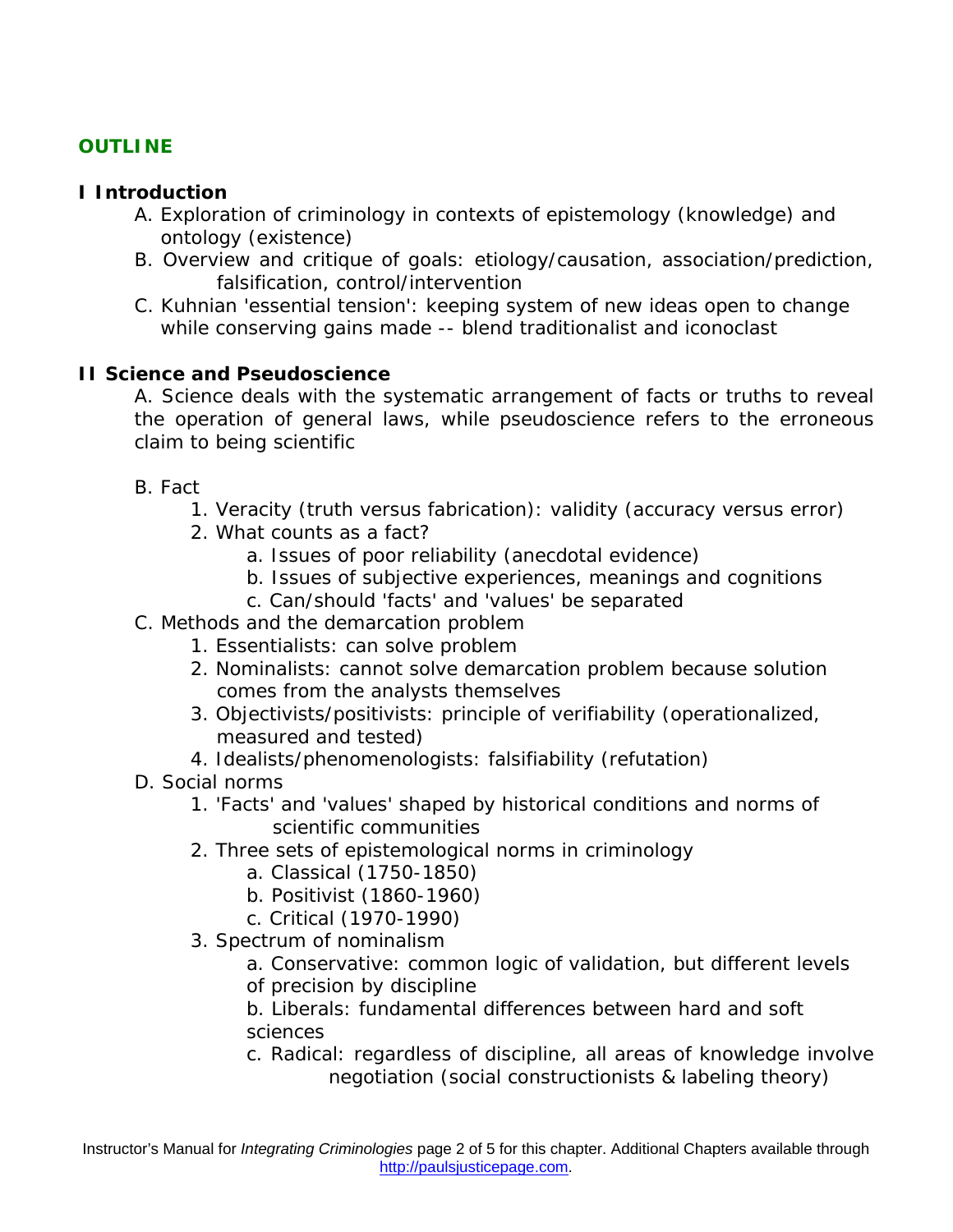- d. Anarchist : all methods are problematic, so none are privileged; progress for rationality and irrationality
	- 1) Deconstructionists and postmodernists: also deny existence of objective reality

## **III Criminological Construction: Classical, Positive and Critical**

- A. Assumptions
	- 1. Ontological: relationship between criminologist and crime-- between theory, method and practice
	- 2. Epistemological: about origin, nature, methods and limits of knowledge
	- 3. 'Knowledge' generated by criminologist linked to ideology and assumptions about the world
- B. Classical Criminology
	- 1. Rationalism influenced by Enlightenment's reforming spirit and humanitarianism
	- 2. Social contract, rule of law freely chosen on basis of rational self interest
	- 3. Concern was to balance good of society with rights of individual, so their concern was with the administration of penal justice (and 'crime' rather than the 'criminal')
- C. Positivist Criminology
	- 1. Based on methodology of natural sciences, sought to collect observable 'facts'
	- 2. Acceptance of determinism and forces (biological, economic, psychological, social) that drove people to crime
		- a. Quetelet's 'social mechanics' of crime
		- b. Lombroso's 'born criminal'
		- c. Ferri's socio-political criminality
		- d. Garofalo's social Darwinist approach
	- 3. Change of focus from law to criminal (punishment should fit criminal), who could be redirected (cured) into lawful behavior
- D. Critical Criminology
	- 1. Failure of positivism to identify causes of crime
	- 2. Reflect a diversity of standpoints and include the agendas of feminism, realism, newsmaking, peacemaking and postmodernism
	- 3. United by skepticism of positivist beliefs
		- a. Objectivity -- acknowledge that they are part of a moral and political endeavor that questions the established order
	- 4. Influential perspectives
		- a. Social constructionism: crime exists because those in power have constructed and applied the label 'crime'
		- b. Marxism: crime related to the contradictions of capitalism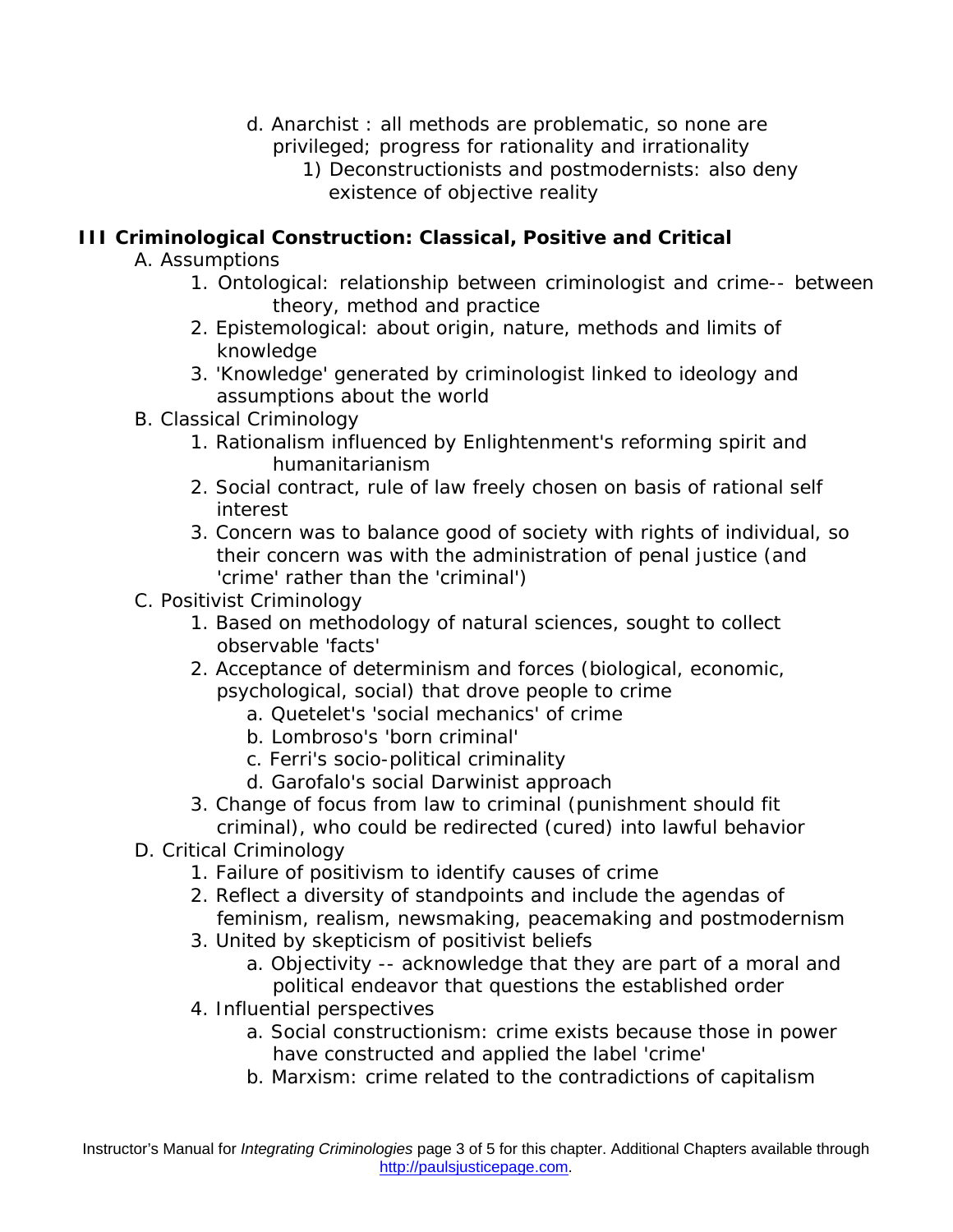#### **IV Theory and Practice: A Post-Postmodern Approach**

A. Integrate modernist with post-modernist

- 1. Use modernist empiricism used to construct scientific facts
- 2. Use postmodern interpretation questioning how reality is conceived

3. Always in process -- exposes underlying assumptions of investigation, challenges institutionalized status quo and displaces established truths

4. Attempt to reconcile opposites or contradictions

#### **LEARNING OBJECTIVES**

1] Introduce students to some basic issues in the philosophy of science, including (a) what constitutes 'scientific' and (b) how do the values of the scientist shape the process/results

2] Apply these insights to criminology through a review of the classical, positive and critical schools of criminology

#### **IDEAS FOR LECTURES & DISCUSSION**

Most research methods text do not engage students on the issues raised by this chapter, so many of these philosophy of science questions will be novel. Some of the questions are: What do we mean when we say we 'know' something? What establishes a statement as a fact rather than an opinion or belief ['He drove negligently down the road']? How are the values and position of the observer related to the product (remember the blind men and the elephant)? What constitutes an 'authoritative' statement that is accorded deference and assented to? Why do we privilege certain people who say certain things they learned by studying the world in a certain way? What weight should be given to Barak's analysis – or to the classroom instructor's? Why?

To start thinking about the scientific enterprise within which criminology operates, I would suggest Neil Postman's essay about Social Science as Moral Theology  $(1988)^*$  and some of the other essays in this collection about education. He argues that all social science is essentially story telling about human behavior. None of it is science, but it is all moral theology because it has a point -- that of making the world a better place. His discussion of Milgram's experiments on obedience to authority, however, misses part of the point: Milgram had a methodology to eliminate alternative hypotheses (it was not obedience but sadism) and systematically altered variables (presence of authority and victim). His story is thus stronger and more credible.